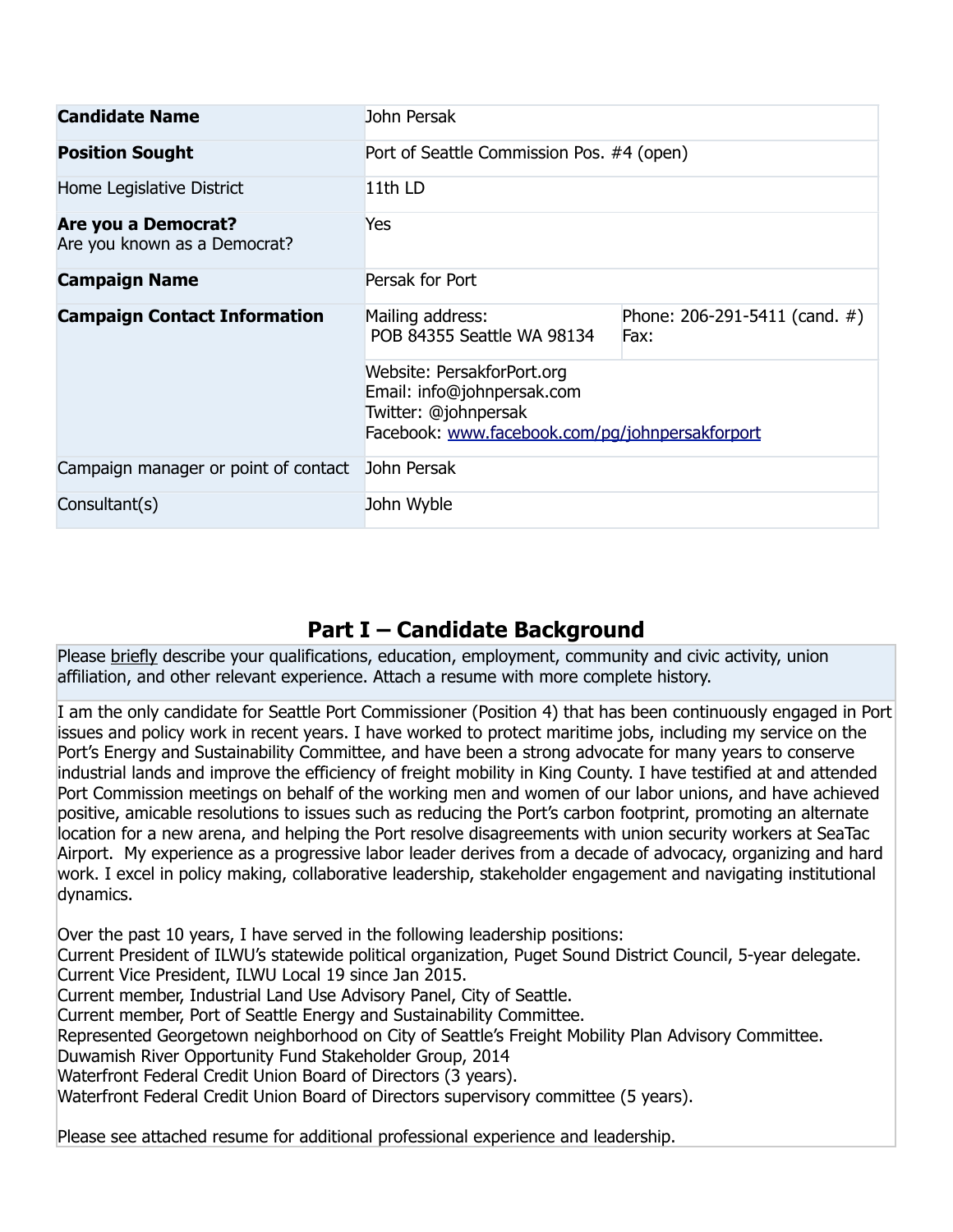Describe your history of involvement in Washington state politics. What offices have you previously sought election or appointment to? What campaigns have you worked on?

I have served as President of the Puget Sound District Council, the ILWU's WA state political organization. In that leadership position, I have worked with our lobbyist over several years to advance our legislative agenda at the state level to ensure living wages jobs for our working families. I chair the ILWU's local political action fund and engage the City of Seattle and the Port on many issues, notably opposition to the SoDo arena to protect our working waterfront. I ran for Seattle City Council in 2015 in a crowded race against a tough incumbent that gave me the experience necessary to take on the campaign for Port Commission. My previous campaign work includes volunteering for the campaigns of Congresswoman Pramilla Jayapal, State Representative Gael Tarleton, Seattle Port Commissioner Fred Felleman, and Presidential candidate and United States Senator Bernie Sanders.

What prompted you to run for this office? What priorities are you seeking to address with your campaign?

I am running to ensure that the Port of Seattle remains the people's port, and that public decisions prioritize living wages and the need for a livable planet and communities. As Seattle's new Port Commissioner, I will be accountable and accessible to ensure the Port of Seattle supports our working waterfront, our fishing community, and our airport communities by creating good paying jobs for our families and prioritizing environmental stewardship.

My election to the Seattle Port Commission will carry on the years of my work in the labor movement and advocacy for the public interest to maintain regional benefits of our Port. My campaign is focusing on four key areas: Transparency and Accountability, Economic Development, Equity, and Environmental Sustainability. The maritime, tourism, and aviation industries play a central role in the economy of King County, and I will highlight career and technical education, apprenticeships, advancement of green technologies that support family wage jobs, and protecting our maritime and manufacturing land base for a sustainable and growing economy. I will continue my leadership role to protect our urban industrial lands, and ensure the clean and efficient movement of freight. And I will continue to build on the success of the Northwest Seaport Alliance by leveraging this strategic alliance to secure good tenants at our deep water ports.

I will work to increase public confidence in the Port through policy action, community involvement, and high ethical standards. I want to develop and implement Ethics and Fairness policies with support of community members, particularly for financial integrity, and report out quarterly to the public. I will work to enhance partnerships between the Port and environmentally impacted communities, including by building on Century Agenda goals through an aggressive carbon-neutral strategy for Port operations that lessens air and noise pollution impacts to these communities. Critical to my role as a Commissioner will be recognizing and supporting communities that are not seeing enough of the benefits of the Port's economic engine. I will address Port impacts to communities so that I can facilitate community-centered and community-led solutions.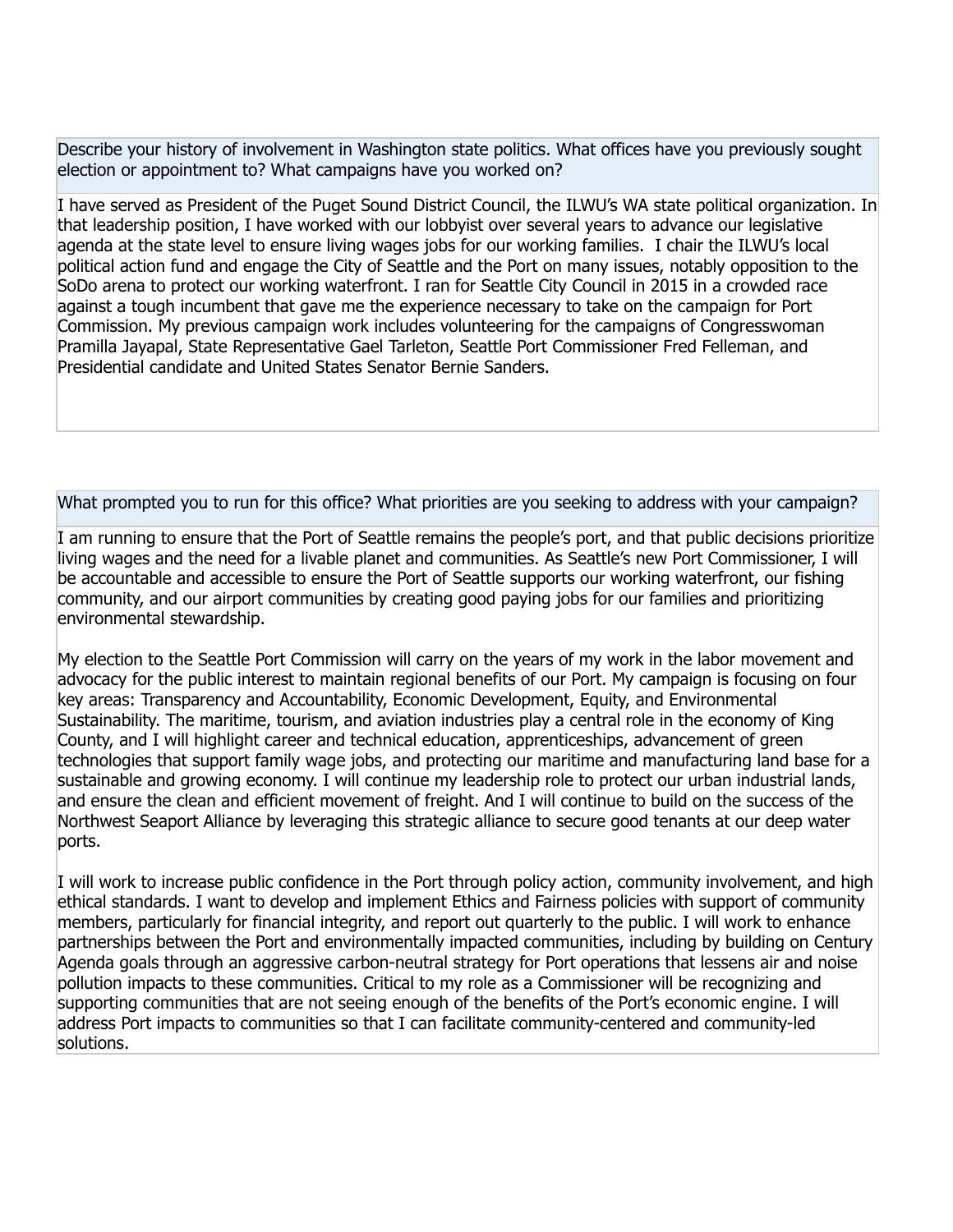List the notable endorsements you have received to date. Who are you planning to ask for an endorsement?

As of May 2nd, my endorsements include: 34<sup>th</sup> Democratic Legislative District [sole endorsement] State Representative Mia Gregerson (D-33rd) Inlandboatmans' Union ILWU 19 Sailors Union of the Pacific Masters Mates and Pilots Terri Mast (Nat'l Sec/Tres. IBU) Peter Goldman, environmental attorney Eugene Wasserman, President of the North Seattle Industrial Association Marcee Stone-Vekich, former Chair 34th LD Democrats Vince O'Halloran, Sec/Tres Puget Sound Ports Maritime Trades Dept., AFL/CIO Gordon Baxter, Principal, Count Consulting John Lockwood, Rear Admiral USCG, retired Mark Gleason, Gleason & Associates Larry Reid, chair of Georgetown Merchants David Gering, ED of the Manufacturing Industrial Council Paul Bigman, Labor activist Mike Andrew, activist for labor retirees and LGBTQ community others see: <https://persakforport.nationbuilder.com/endorsements>

Describe the progress of your campaign and campaign goals. For instance, how many doors have you knocked on? What earned media has your campaign received? How much money have you raised?

Our campaign is off to a strong start, including our list of endorsements, our fundraising, and public excitement. In the first 30?? days, we have raised \$25k?? of our \$100k goal for the primary. We intend to raise \$175k through November. We will engage all media outlets, including social media, utilize direct mail & yard signs, aggressively seek endorsements and contributions, and targeted direct voter outreach.

Have you ever been a member of any other political party? If so, what party? Have you ever given money to a candidate from another party in a partisan race? If so, to whom and when?

I was a member of the (post Nader) Green Party 15 years ago. Our household gave a small amount of money to Bernie Sanders. Otherwise I have been known as a Democrat for well over a decade.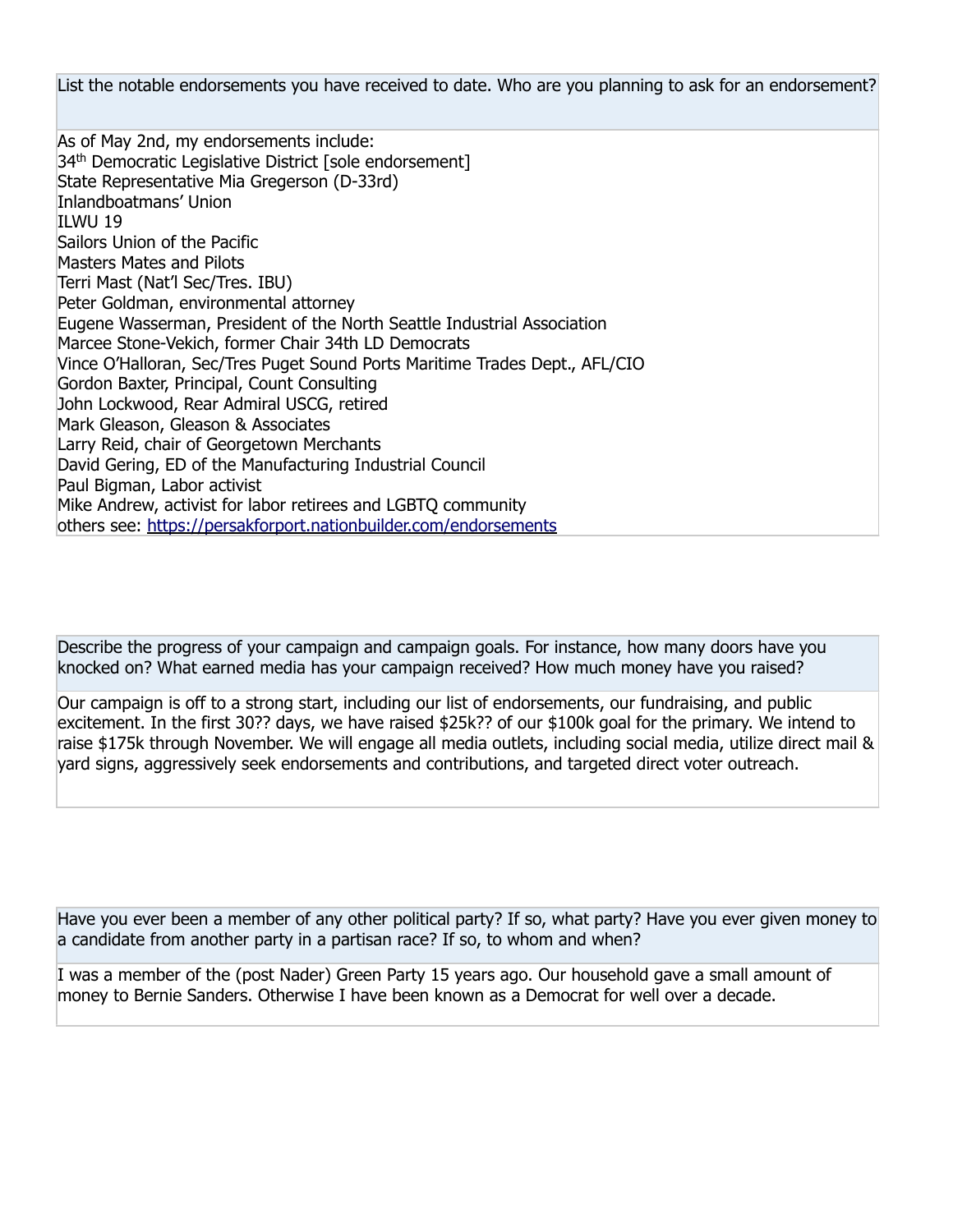| Please answer the following questions. |                                                                                                                                                                | $Yes*$ | <b>No</b> |
|----------------------------------------|----------------------------------------------------------------------------------------------------------------------------------------------------------------|--------|-----------|
|                                        | Have you ever failed to pay any taxes or court ordered judgments?                                                                                              |        |           |
|                                        | Have you ever been found in violation of a Public Disclosure Commission, Federal<br>Election Commission or Seattle Ethics and Elections Commission regulation? |        |           |

\* If you answered "Yes" to any of the above, please explain your answer:

Defaulted on speeding tickets and related FTAs in the 1990s due to low income, later paid in full.

| #              | <b>Question</b>                                                                                                                                                                 | <b>Yes</b> | <b>No</b> | <b>Qualify your response</b>                                                                     |
|----------------|---------------------------------------------------------------------------------------------------------------------------------------------------------------------------------|------------|-----------|--------------------------------------------------------------------------------------------------|
| 1              | Do you support amending the U.S. Constitution X<br>to lessen the influence of money in politics, and<br>declare that corporations do not have the rights<br>of natural persons? |            |           |                                                                                                  |
| $\mathbf{2}$   | Do you support the right of public workers,<br>excluding military, to bargain and strike?                                                                                       | X.         |           |                                                                                                  |
| 3              | Do you support full implementation of SeaTac<br>Good Jobs Proposition #1 (2013) within the Port<br>of Seattle's jurisdiction?                                                   | X.         |           |                                                                                                  |
|                | 4 Should the Port promote a clean drayage truck<br>program?                                                                                                                     | X.         |           | Needs review for possible<br>improvement                                                         |
| 5              | Should the Port promote dockside rail<br>connections to minimize truck traffic congestion,<br>and diesel emissions?                                                             | X          |           | The modernization of Terminal 5 near<br>West Seattle includes on dock rail.                      |
| 6              | Do you support replacing trees on or off site lost X<br>during development to protect our cities' urban<br>tree canopy?                                                         |            |           |                                                                                                  |
| $\overline{7}$ | Should the Port make "Cold Iron" electrical<br>power available to shippers to minimize diesel<br>generator exhaust air pollution?                                               | X          |           | I support cold ironing as part of the<br>modernization of Terminal 5 near<br><b>West Seattle</b> |
| 8              | Do you support the Port's "Century<br>Agenda" (Our Vision: 100,000 new jobs)?                                                                                                   | X          |           | As long as these are family wage jobs<br>with fair treatment                                     |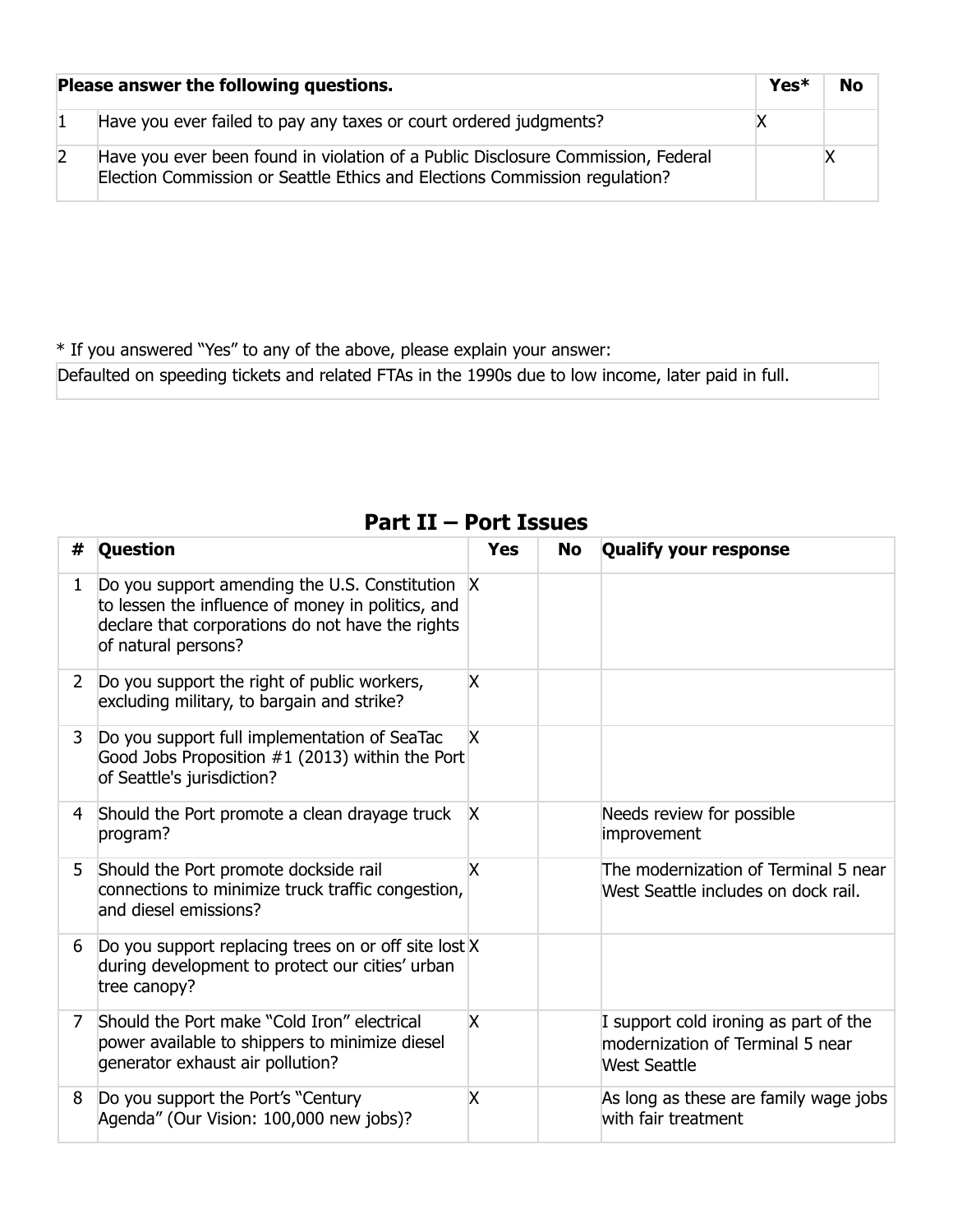| 9  | Do you support allowing coal or oil to be<br>exported from Washington State's ports?                                                                                                                 |   | x | "Just Transition" for workers who are<br>displaced, e.g. investment in sustainable<br>energy for import/export activities,<br>retraining, scholarships, & bridge benefits. |
|----|------------------------------------------------------------------------------------------------------------------------------------------------------------------------------------------------------|---|---|----------------------------------------------------------------------------------------------------------------------------------------------------------------------------|
|    | 10 Do you support the Davis-Bacon Act?                                                                                                                                                               |   |   | Also, CWAs and maximum Apprenticeship<br>Utilization                                                                                                                       |
| 11 | Do you support Chris Hansen's proposal to build<br>a new basketball arena in SoDo now that it is<br>fully privately funded and there are added<br>dollars for mitigation of freight mobility issues? |   |   | No, and I fully support the Key Arena<br>location with proper PLAs, union<br>protections, and expanded union<br>jurisdiction.                                              |
|    | 12 Do you support the efforts of SeaTac Airport<br>workers to collectively bargain for better pay<br>and better working conditions?                                                                  | X |   | I also support Port policies that preserve<br>union protections for concessionaire<br>contracts and taxi industry drivers                                                  |
|    | 13 Do you support the repeal Tim Eyman's I-747,<br>which artificially limits property tax increases to<br>1% per year, regardless of population growth,<br>inflation, and need?                      |   |   | Yes and for many years I have been a<br>supporter of NPIs work around<br>Eyman's regressive policies.                                                                      |

# **Part III – Free Response Questions**

Please review the 2016 King County Democratic Platform, approved by the delegates to the King County Convention and available from KCDCC's website. List which planks, if any, you disagree with, and why.

I agree with all of the 2016 King County Democratic Platform.

What role should the Port Commission play in approving small value contracts or short-term tenant leases, such as the recent Foss Maritime/Shell Oil lease?

The Commission needs to review and update its Commission governance policy and resolutions relating to leases that have major impacts to the public. In general, Commission governance policies have not been comprehensively updated since 2009, and citizens are more engaged and concerned about issues in the fossil fuel industry. The public must be provided honest, transparent information in a timely manner and allowed to provide public comment prior to any final Commission decision or vote.

At current growth rates, Seattle-Tacoma International Airport is likely to reach its passenger capacity within a decade, what have you done or will do to deal with the growth at the airport, while being a better neighbor to people living near the airport?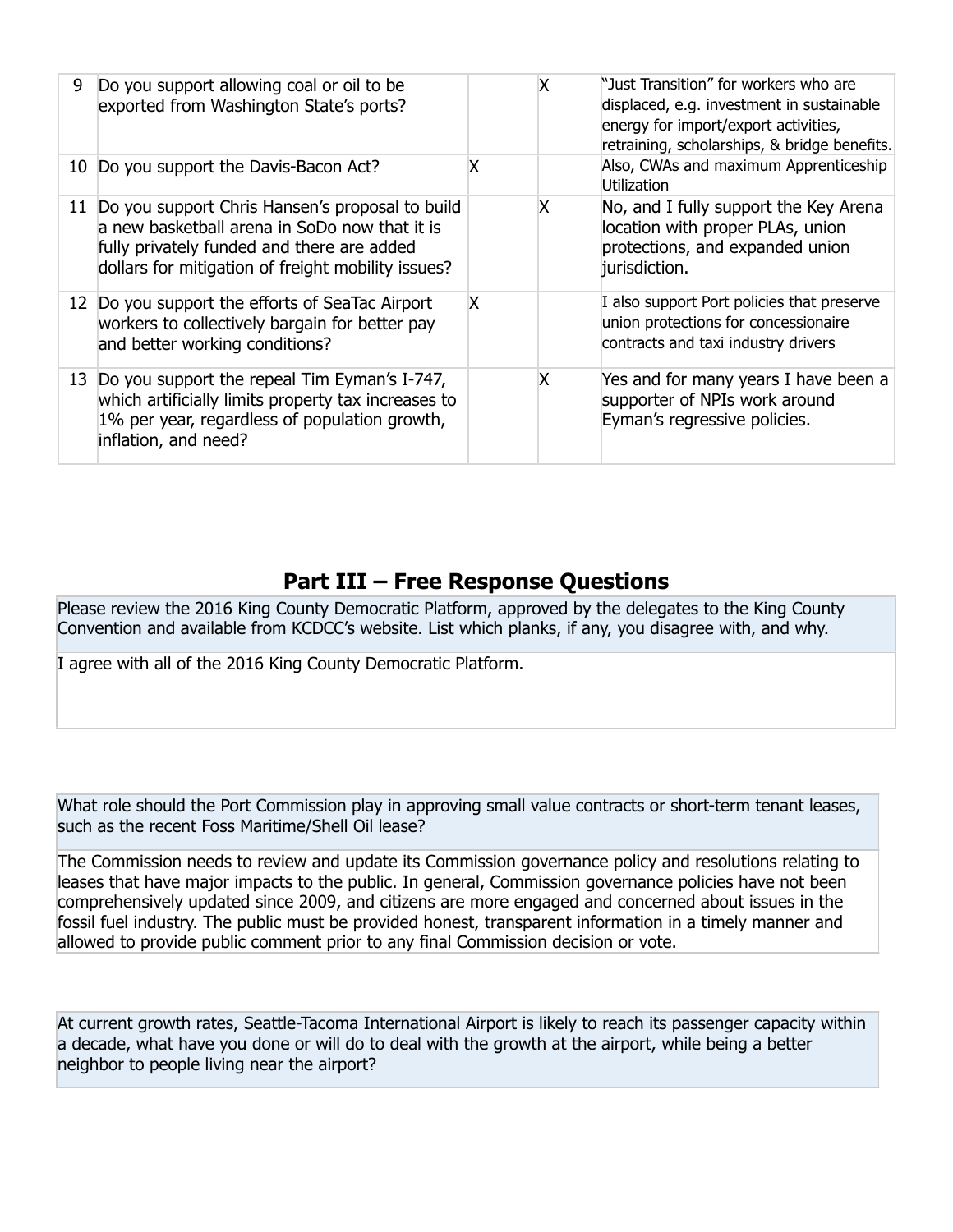The City of SeaTac has a residential population of 28,000 people, but handles a traveling population of roughly 6 times that size at peak travel during the day. The Port needs to provide more financial support to that particular community in terms of infrastructure, impacts and services. Additionally, impacts to surrounding communities due to increased flight traffic need to be mitigated with home soundproofing, air quality monitoring, and noise monitoring. One idea I'd like to see considered is the Port funding an enhanced tree canopy for the affected communities to both attenuate noise and improve air quality. As a Port Commissioner, I would meet with affected communities to engage them about their ideas for addressing these issues, as I believe that community-led solutions in this type of situation are very important.

Do you feel the Northwest Seaport Alliance between the Ports of Seattle and Tacoma has been successful so far, and what if any changes to the Alliance are needed?

The Northwest Seaport Alliance (NWSA) has led the way in attracting container volumes back to the Puget Sound Region (Seattle/Tacoma, or "North Harbor/South Harbor") and is on the right track. As shipping carriers consolidate, this NWSA's strategic partnership is the right approach to stay competitive and keep our natural deep water port thriving. With the public agencies of the Seattle and Tacoma Ports working together, more public involvement can occur to address increased truck emissions and Port congestion, reform the Harbor Maintenance Tax in order to fund local improvements in infrastructure, and make sure family wage jobs stay in our region. The NWSA should explore and highlight the promotion of sustainable trade between the Pacific Northwest and Alaska, such our fishing industry and increasing goods shipped to Alaskans. Finally, I would like to see the NWSA incentivize efforts to lower ship noise to prevent any impact or harm to our great diversity of marine mammals, and particularly the endangered Orcas, and to invest in cleaner, greener marine technologies.

What will you do or have you done to support the selection of women and minority-owned businesses in contracting with the Port of Settle?

I am excited to currently work within my the ILWU union that champions the rights of people of color and women to ensure fairness and equality in the workplace. I would carry this strong policy of equity with me to the Port. Currently, women make 78 cents on the dollar compared to men, and that is simply unacceptable.

What important state and local issues have you worked on (or taken an interest in) that you feel aren't getting enough attention from elected leaders and the media?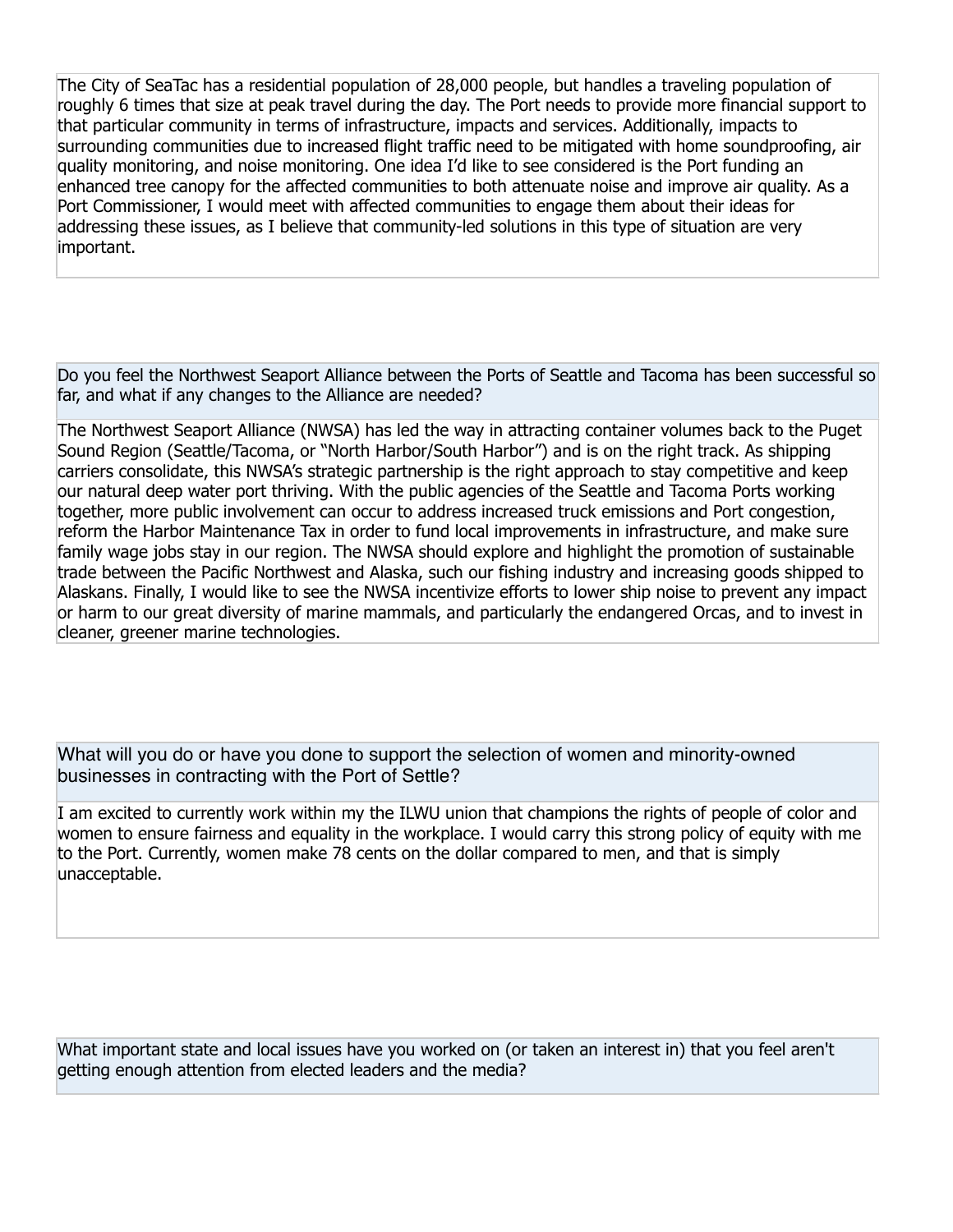| I have been a champion of labor union values and living wages for working families my entire life. I believe |
|--------------------------------------------------------------------------------------------------------------|
| we need to do more to level the playing field for working families in America in order to retain the middle  |
| class. We have allowed too much power to corporations while neglecting the interests of regular people. I    |
| am excited to bring the perspective of middle class workers to the Port of Seattle.                          |

## **I affirm that all the information provided in response to this questionnaire is true, complete and correct, to the best of my ability, and that no relevant matter has been omitted.**

| Signature           |             | $-5 - 12 - 17$ |
|---------------------|-------------|----------------|
| <b>Printed Name</b> | John Persak |                |